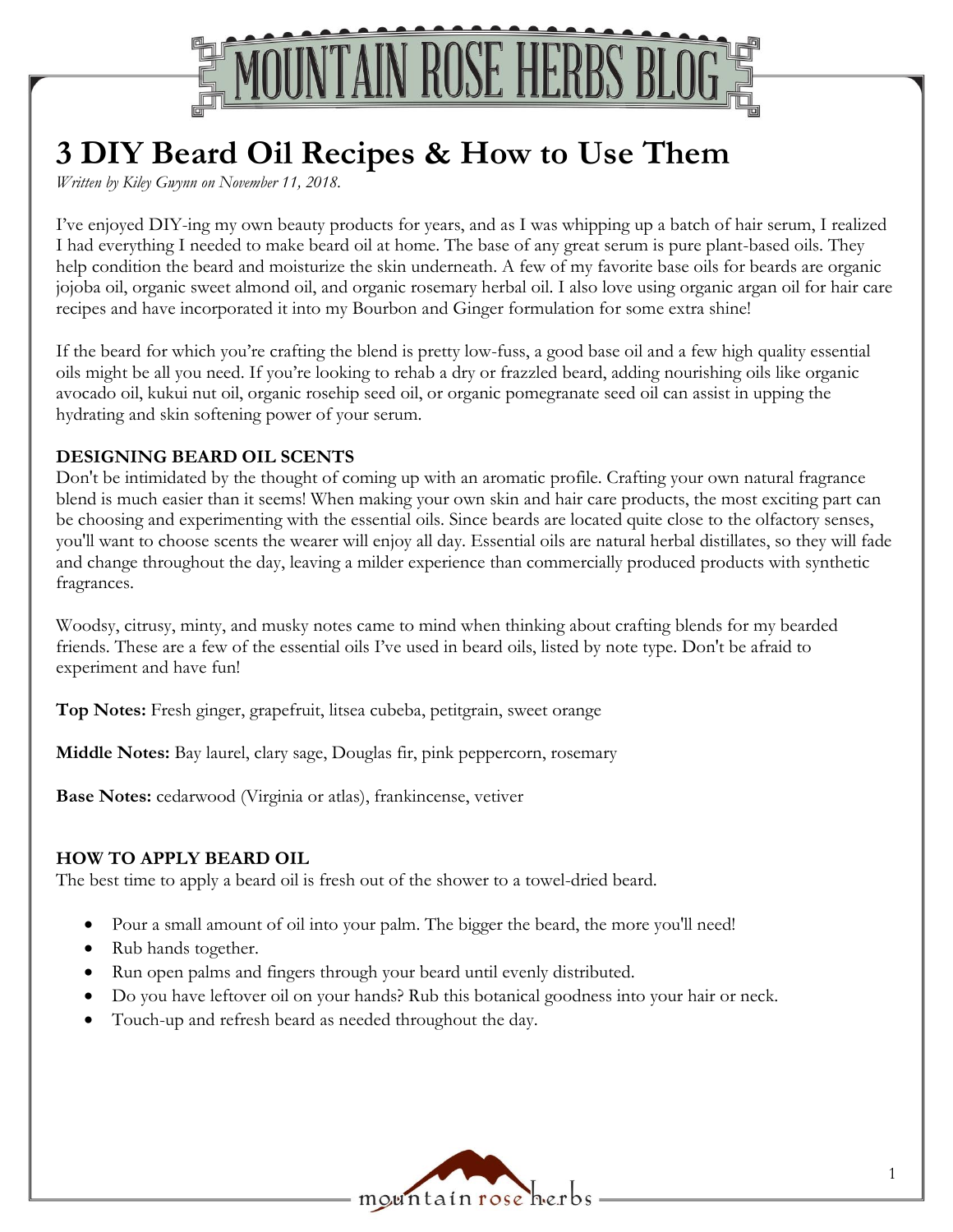

# **DIY Beard Oil Recipes**

*All three recipes make 1 ounce. Active Time: 5 minutes*

**\*WOODLAND CEDAR BEARD OIL:** This blend is like walking through the forest after a refreshing rain shower. It is woodsy, with a light sweet floral aroma and a crisp spicy finish.

#### **INGREDIENTS**

- 1/2 oz. organic jojoba oil
- 1/2 oz. organic avocado oil
- 7 drops Virginia cedarwood essential oil
- 3 drops organic pink pepper essential oil
- 2 drops organic clary sage essential oil
- 3 drops of vitamin E oil, optional

#### **DIRECTIONS**

- 1. Drip all essential oils into a glass bottle.
- 2. Roll between palms to combine essential oils.
- 3. Add jojoba oil, avocado oil, and vitamin E oil to bottle.
- 4. Roll between palms to combine mixture.

**\*CITRUS FLOURISH BEARD OIL:** This gently scented oil features uplifting spicy and citrus notes that are balanced by grounding vanilla and balsamic undertones.

#### **INGREDIENTS**

- 1/2 oz. organic jojoba oil
- 1/2 oz. organic avocado oil
- 7 drops Virginia cedarwood essential oil
- 3 drops organic pink pepper essential oil
- 2 drops organic clary sage essential oil
- 3 drops of vitamin E oil, optional

# **DIRECTIONS**

- 1. Drip all essential oils into a glass bottle.
- 2. Roll between palms to combine essential oils.
- 3. Add jojoba oil, avocado oil, and vitamin E oil to bottle.
- 4. Roll between palms to combine mixture.